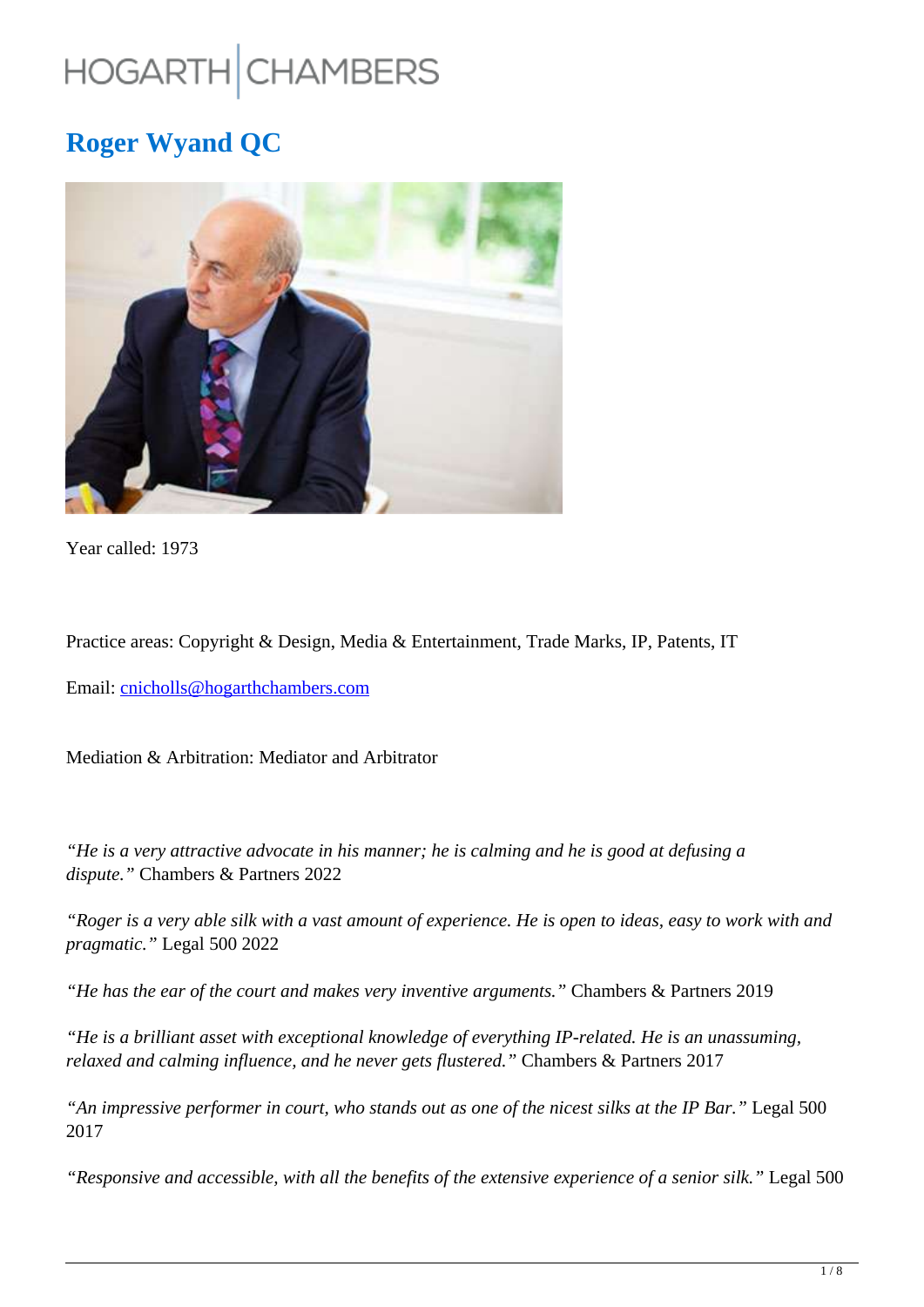### **Profile**

Roger is a leading IP practitioner with wide ranging experience across the full range of trade marks, patents in all areas of technology, designs and information technology at all levels. He regularly appears before the English courts and before the Court of Justice of the European Union. He sits as a Deputy High Court Judge in the Chancery Division. He also practises as a mediator in IP and commercial disputes. Roger has a degree in Natural Science from Cambridge.

# **Directory & Testimonial Quotes**

**Chambers & Partners 2022** *"He is a very attractive advocate in his manner; he is calming and he is good at defusing a dispute."*

**Legal 500 2022** *"Roger is a very able silk with a vast amount of experience. He is open to ideas, easy to work with and pragmatic."*

**Legal 500 2021** *"Highly regarded by clients and very good on his feet."*

**Chambers & Partners 2020** "*He is experienced, approachable, grasps the key issues and gives clear, incisive commercial advice."*

**Legal 500 2020** *"A creative legal thinker who has the ear of the court and puts clients at ease."*

**Chambers & Partners 2019** ?*"Clients are always very pleased with what they get from him – a very authoritative view delivered in a simple manner. He is hugely reassuring, even when the news isn't good."*

**Legal 500 2019** "*He is a creative legal thinker who grasps the key issues and gives clear, incisive and commercial advice."*

**Chambers & Partners 2018** *"He is very confident, brilliant on his feet and penetrating in his arguments." "He is experienced, approachable, grasps the key issues and gives clear, incisive and commercial advice."*

**World Trade Mark Review 2018** *"a Deputy High Court Judge, experienced mediator and all-round IP connoisseur."?*

**Chambers & Partners 2017** *"He is a brilliant asset with exceptional knowledge of everything IPrelated. He is an unassuming, relaxed and calming influence, and he never gets flustered."*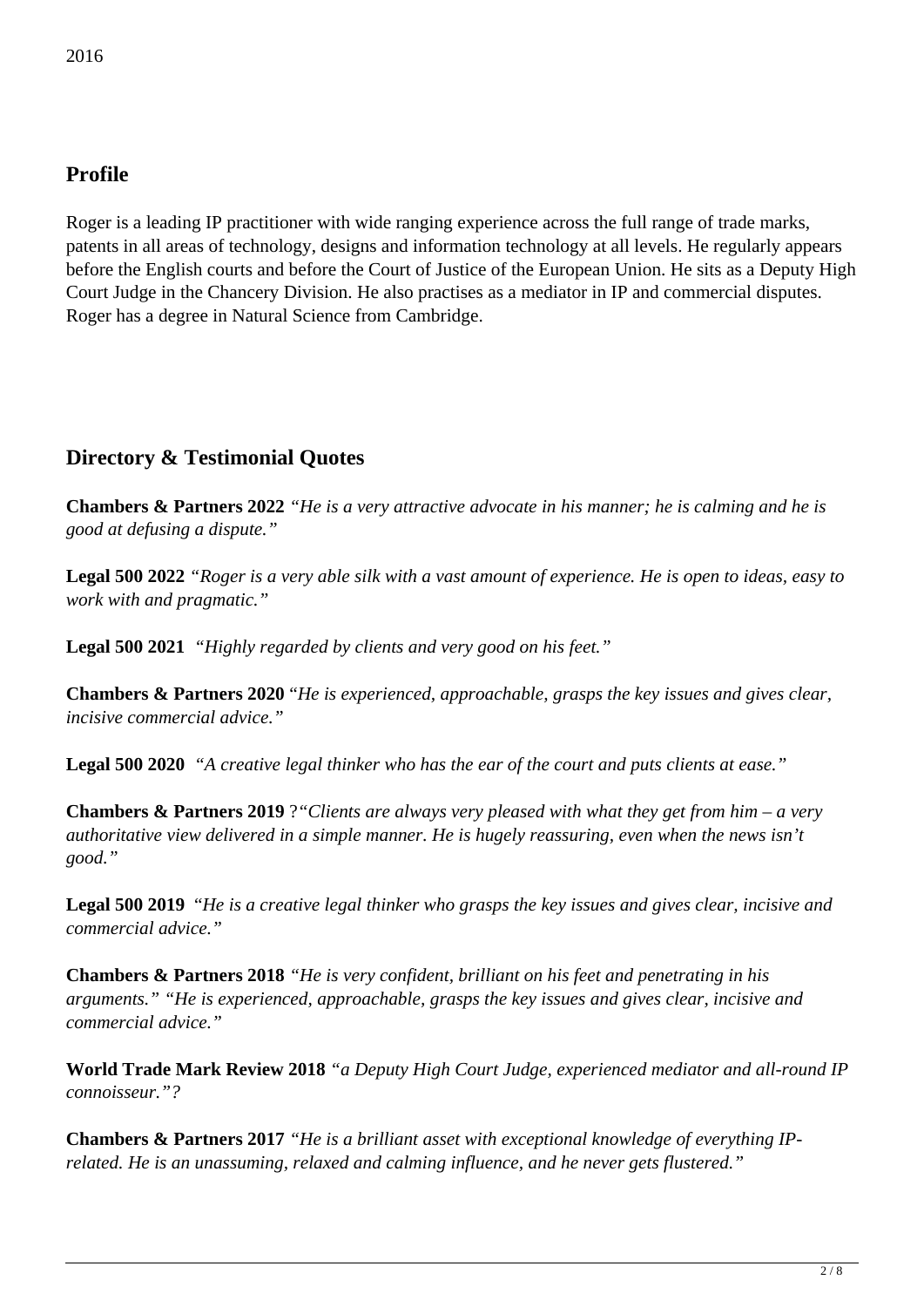**World Trade Mark Review 2017** "An *authority on UK and European trademark law issues". "Quick and incisive"*, and *"excellent at skeleton argument preparation".*

**Chambers & Partners 2016** *"Excellent if you want someone with heavy firepower."*

**Legal 500 2016** *"Responsive and accessible, with all the benefits of the extensive experience of a senior silk."* 

**Legal 500 2015** *"Very knowledgeable."*

**Chambers & Partners 2014** *"Grasps the key issues and gives clear, incisive advice."* 

**Chambers & Partners 2013** *"Roger is "client-friendly and very good on his feet," according to sources, and is someone who "presents advice in a clear and uncomplicated way." He is adept in the leading trade mark and passing-off cases of the day … as he is in high-value patent actions."*

**Legal 500 2013** *"A very sound operator."*

**Chambers & Partners 2012** *"Roger Wyand QC is a popular silk who has the reputation of being a "proper QC – a commanding presence with all the desirable gravitas." Commentators say he is "absolutely first-class in terms of getting into the detail and has superb client management skills." They further appreciate the fact that he is "very straightforward and to the point, and doesn't over-dramatise in court."*

**Legal 500 2012** *"A silk you can rely on for support, whether it is a huge trial or a minor matter."*

**Chambers & Partners 2011** Roger *"is an astute, knowledgeable and commercial" lawyer who "understands his clients' needs and gives realistic advice." His "laid-back" but "switched-on" approach makes him "a pleasure to work with" and in court he impresses as "terrific on his feet". A good allrounder," he is experienced in a wide range of IP litigation and recently appeared in L'Oreal v eBay and Interflora v Marks & Spencer, both of which were referred to the ECJ"*

**Legal 500 2011** *Roger is "a superb advocate, who should be considered if you need someone to argue a difficult case."*

**Cases**

#### **Patents**

**Curt G Joa Inc v Fameccanica Data SpA [2018] EWCA Civ 1786** – resisting an appeal from IPEC. The trial judge had revoked a patent on the grounds of added matter and lack of clarity. The appeal also involved issues of abuse of process arising from the central amendment made at the EPO following the IPEC trial.

**Meter-Tech Llc & Anor. v British Gas Trading Ltd [2016] EWHC 2278 (Pat)** – patent action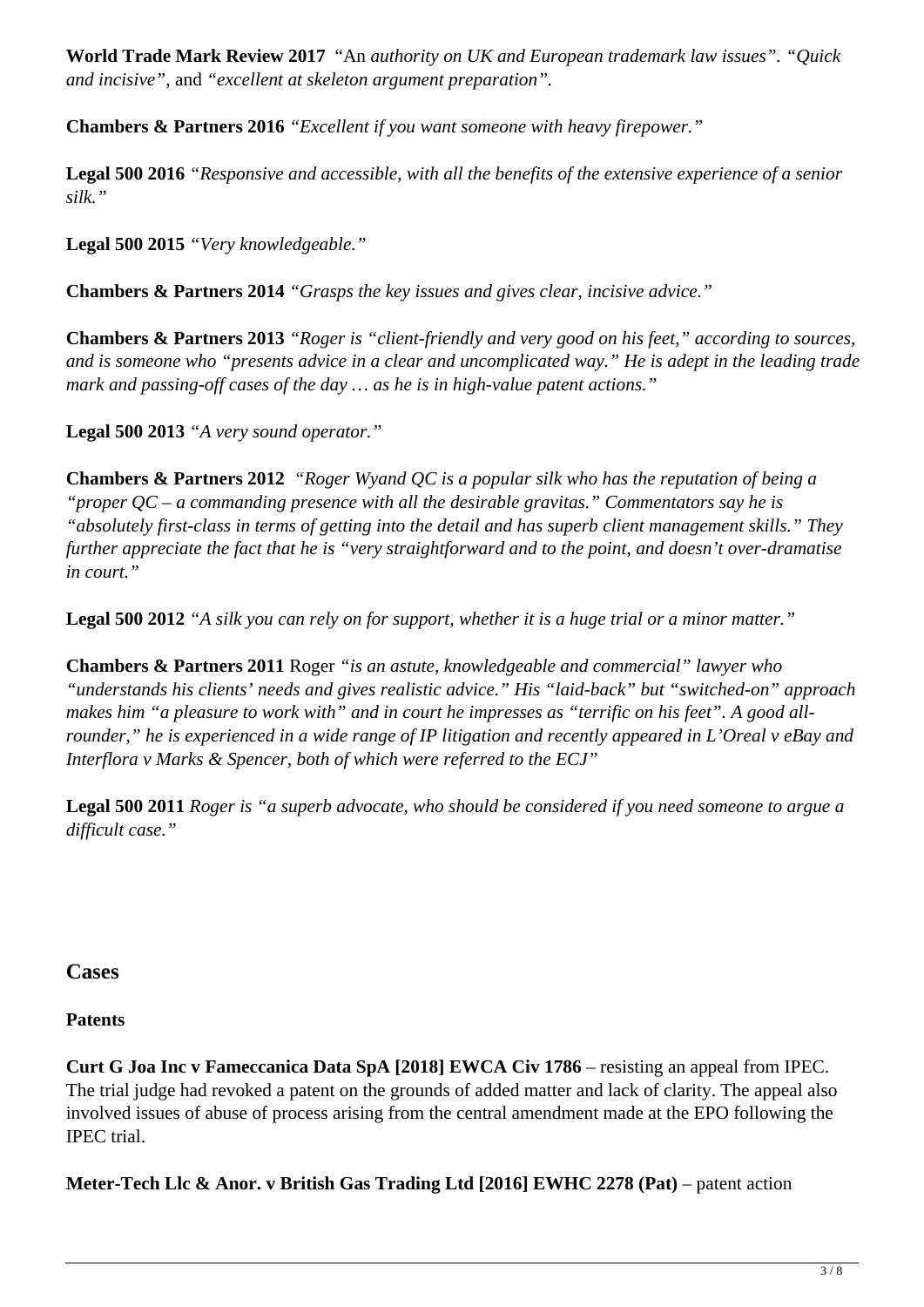concerning smart meters, where the Court held that a large scale use could be within the experimental use exception but had to relate to the subject matter of the invention.

**ASSIA v BT [2013] EWCA 3768 (Pat)** – a case concerning two patents for a DLM system for broadband.

**Protomed v Medication Systems [2012] EWHC 3726 (Ch); [2013] EWCA Civ 1205** – unusual case where interim injunction was refused on the ground that the patentee had no arguable case. Upheld on appeal.

**Actavis v Ely Lily [2013] EWCA Civ 517** – appeal in case involving declaration of non-infringement of 5 national designations of a European Patent. Decision concerns rules of service of proceedings in the UK for a declaration in respect of foreign national designations.

**MedImmune v Novartis [2012] EWCA Civ 1234** – appeal on obviousness and priority in a case involving phage display technology.

**Edwards v Cook [2009] EWHC 1304 (Pat); Corevalve v Edwards [2009] EWHC 6 (Pat) – Two cases** concerning patents for an aortic heart valve carried in a stent to be implanted by a transcatheter method.

**Actavis v Novartis [2009] EWHC 41 (Ch)** – revocation of a pharmaceutical patent for a sustained release formulation of a cholesterol lowering statin on the grounds of obviousness.

**Actavis v Janssen [2008] EWHC 1422 (Pat)** – revocation of an enantiomer patent for a hypertension treatment pharmaceutical patent on the grounds of prior publication.

**Qual-Chem v Corus [2008] EWPCC 1**; **[2008] EWCA Civ 1177** – patent infringement action by a small company against the large steelmaker for an invention in respect of an improvement in the process of steel purification.

**Ultraframe v Eurocell [2006] EWHC 1344** – one of the few patent damages inquiries to go to full trial, deciding a range of important issues on the recovery of different heads of damage.

**Kavanagh Balloons v Cameron Balloons [2004] RPC 87** – Patents County Court case relating to whether the flight of a hot air balloon in a field was a making available to the public and the level of proof required to prove prior use in such circumstances. Went to the Court of Appeal on costs [2004] FSR 698.

#### **Designs and Copyright**

Peter Davies v Wolverhampton Wanderers Football Club (1986) Limited Claim to be the owner of the copyright in the football club's logo. Club unable to establish the designer of its logo. Following publicity of the clubs application to strike out the claim on account of undue delay in bringing the action, the designer responsible for the club's logo came forward to give evidence so the case is going to trial.

**Proctor & Gamble v Reckitt Benckiser [2006] EWHC 3154**; **[2007] EWCA Civ 936** – The first High Court and Court of Appeal decision on a Community Registered Design with important consideration of 'informed user', designer's degree of freedom and generally on scope of protection.

**Lambretta v Teddy Smith CA [2005] RPC 6** – a case on unregistered design right involving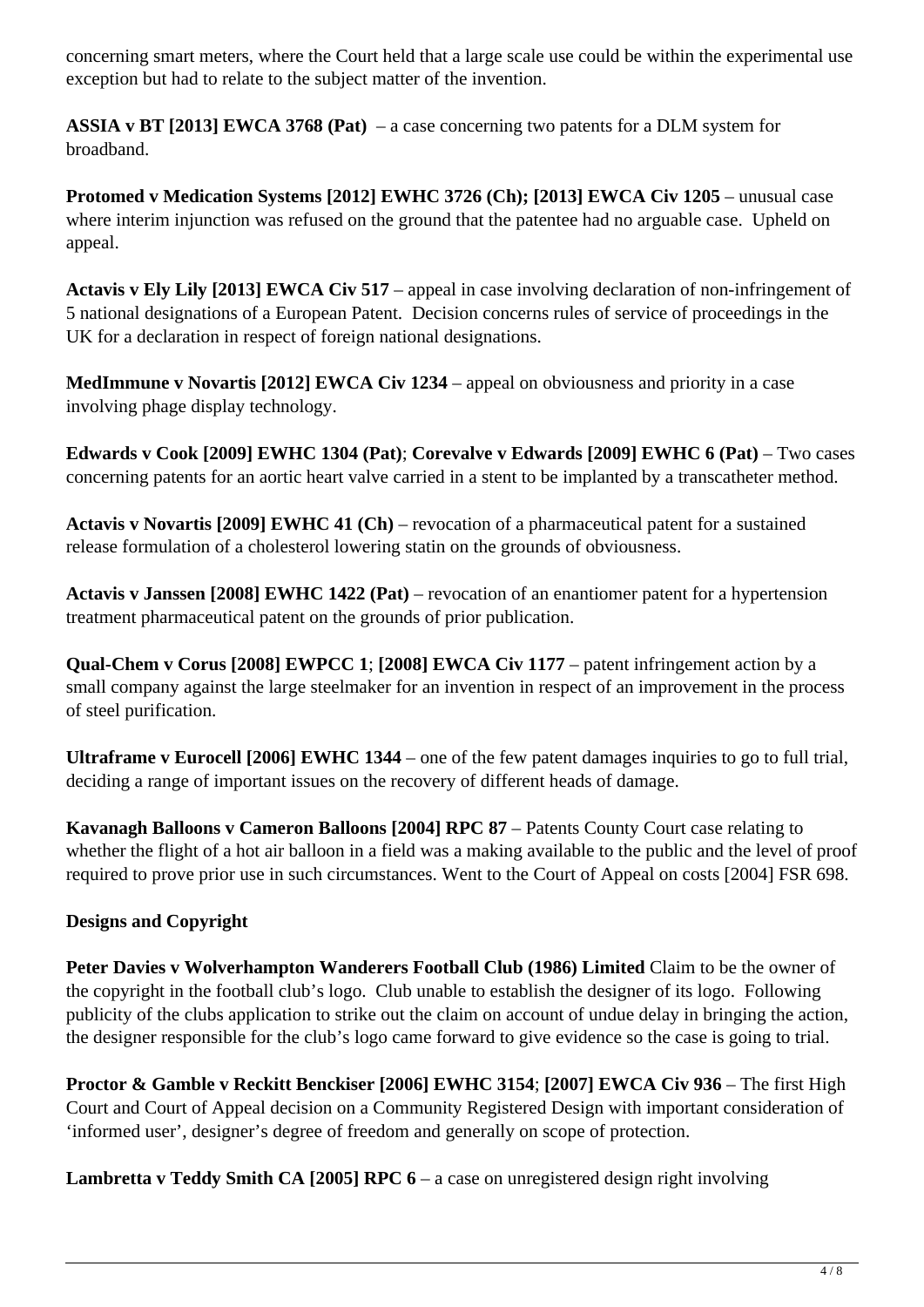consideration of the interrelation between design right and copyright.

**Phonographic Performance Limited v South Tyneside Metropolitan Borough Council [2001] EMLR 17** – a case on whether a local authority could claim to be a 'club society or other organisation' whose main objects were charitable and thus claim exemption to copyright infringement by way of playing sound recordings in public.

#### **Trade Marks and Passing Off**

**Consolidated Developments v Mr A A Cooper (Tin Pan Alley TM) [2018] EWHC 1727 (Ch)** Further evidence can be allowed on appeal but only in exceptional circumstances. It is possible to appeal against a decision in the UKIPO where no criticism is made of the decision but it is submitted that if the Hearing Officer had had the new evidence sought to be admitted, the decision would have been different.

**Property Renaissance Ltd T/A Titanic Spa v Stanley Dock Hotel Ltd T/A Titanic Hotel Liverpool and Ors. [2016] EWHC 3103 (Ch)** – trade mark dispute for invalidity including the principle of own name defence involving an appeal from the UKIPO against a ruling that late evidence should not be admitted, an IPEC trade mark infringement case and a High Court trade mark infringement case. The judgment considered the comparison between the registered trade marks TITANIC SPA, TITANIC QUARTER and the sign TITANIC HOTEL. Held that TITANIC HOTEL infringed TITANIC SPA which was not too similar to TITANIC OUARTER. It also considered the own name defence a trade mark dispute for infringement and invalidity including the principle of own name defence.

**Marussia Communications Ireland Ltd v Manor Grand Prix Racing Ltd & Anor. [2016] EWHC 809 (CH)** – a case concerning the limitation of defences by the Community Trade Mark Regulation.

**Gama Healthcare Ltd v. PAL International Ltd [2016] EWHC 75 (IPEC) – a passing off case based** on the get up of the packaging.

**Jack Wills Ltd v House of Fraser (Stores) Ltd [2016] EWHC 626 (Ch) – an accounts of profits** hearing.

**Jack Wills Ltd v House of Fraser (Stores) Ltd [2014] EWHC 110** (Ch) – represented the successful claimant with Andrew Norris in a trade mark infringement and passing off claim relating to the Jack Wills pheasant logo. The issues included the role of intention in establishing unfair advantage, identity of the average consumer and the need for positive evidence of an impact on the economic activity of the defendant's goods. See also: Hogarth Chambers News: Jack Wills Pheasant Rules the Roost.

**Boxing Brands Ltd v Sports Direct International Plc and others [2014] EWHC 91** – a further hearing on the scope of the claimant's trade mark rights and whether there should be an inquiry on the cross undertaking in damages given by the claimant in support of its interim relief.

**Assos v Asos [2013] EWHC 2831 (Ch) [2015] EWCA Civ 220** – Trade mark infringement and passing off action between a Swiss company selling specialist cycling clothing and the on-line clothing retailer.

**Boxing Brands v Sports Direct [2013] EWHC 2200 (Ch) – Dispute concerning the ownership of the** QUEENSBERRY trade mark.

**Diageo v ICB [2010] EWHC 17 (Ch); [2010] EWCA Civ 920** – the latest in the line of extended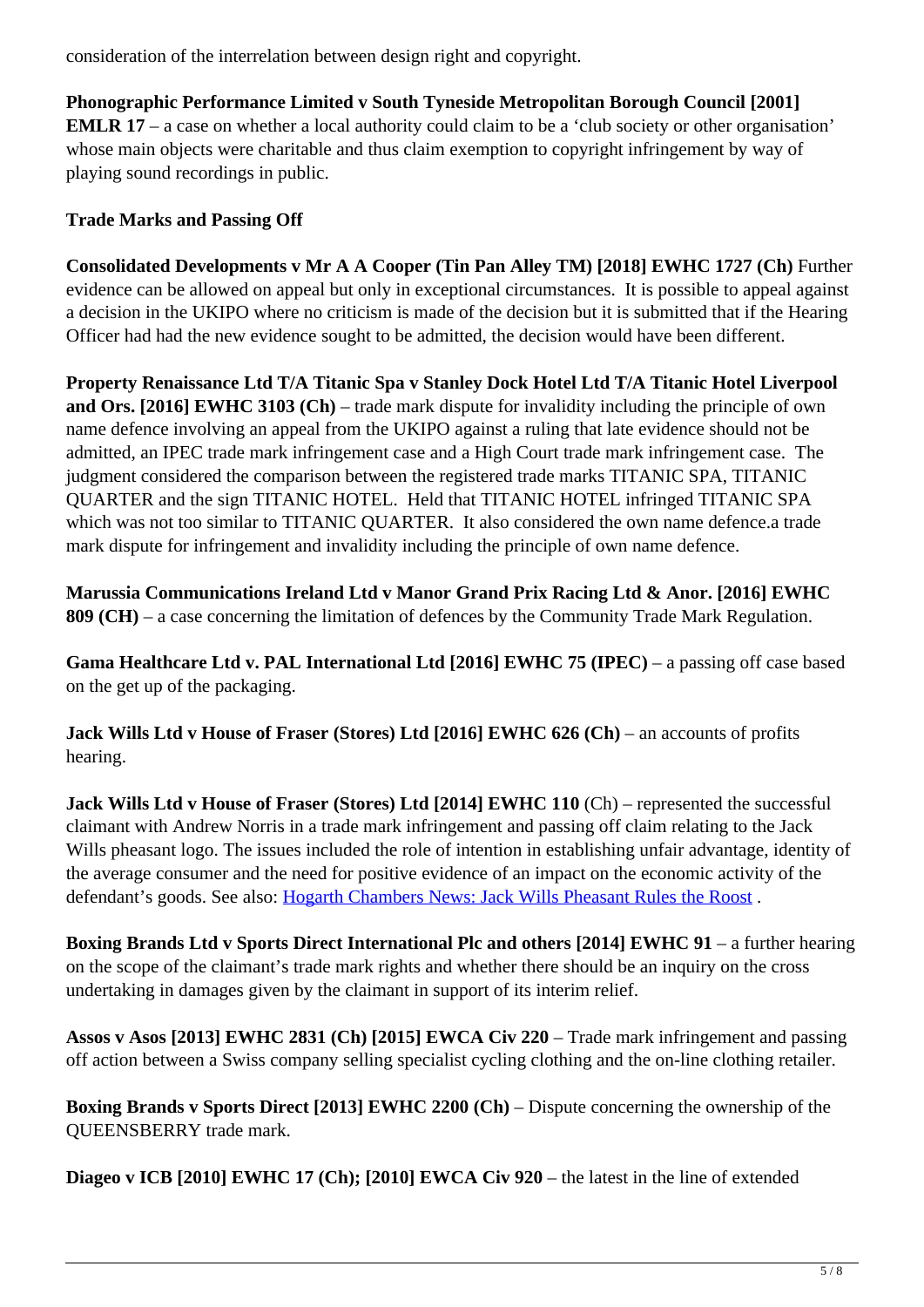passing off cases considering the protectability of 'vodka' as the designation of an alcoholic drink and whether the use of the trade mark VODKAT, in respect of a drink that could not be described as vodka, resulted in that drink being passed off as vodka.

**Daimler v Sany [2009] EWHC 2581 (Ch)** – an action for the infringement of the Daimler trade mark registrations for the three-pointed star device by the use of a device consisting of three numeral "1"s arranged in a similar orientation but with a gap at the centre and with the tops of the numbers extending outside the circle. Consideration of the requirements for taking an unfair advantage and the proof of use required to resist a non-use attack.

**L'Oreal v Bellure [2006] EWHC 1503 (Ch)**; **[2006] EWHC 2355 (Ch)**; **[2007] EWCA Civ 968; C-487/07 (ECJ)** – The leading case on infringement of registered trade marks by taking unfair advantage of the reputation of the registered trade mark. Also important for consideration of infringement by the publishing of a comparison table indicating which of the Defendants' "smell alike" perfumes smell like the Claimants' famous brands of perfumes. Still to return to the Court of Appeal for a ruling as to the effect of the ECJ answers to the questions referred to it by the Court of Appeal.

**Philips v Remington [2006] EWCA Civ 16** – the latest stage of the long running battle over the trade mark consisting of a picture of a Philips' three headed shaver. The ECJ had already ruled in earlier proceedings between the same parties as to the meaning of the shape exclusion provisions in the Trade Marks Directive.

**Sir Robert McAlpine v Alfred McAlpine [2004] RPC 36** – a passing off case involving the protection of the shared goodwill in the family name against the attempt by the Defendant, one of the owners of the shared goodwill, to usurp it by the adoption of the trading style "McAlpines."

**Arsenal v Reed [2003] RPC 39** – a case involving the interpretation of the Trade Marks Directive in respect of the nature of the use of the mark by a market trader that can be prevented by the trade mark proprietor. Market trader selling scarves and other memorabilia with ARSENAL and other insignia belonging to Arsenal Football Club on them.

#### **Other Cases**

**20th Century Fox v BT [2011] EWHC 1981 (Ch)**; **Dramatico v BT [2013] EWHC 2200 (Ch)**– Internet blocking to prevent or hamper copyright infringers.

Roger has mediated a number of disputes including a 5 day mediation in a dispute involving more than 20 patents.

Roger has acted as an arbitrator and has represented a client in a large confidential arbitration.

Deputy High Court Judge of the Chancery Division hearing general chancery cases but primarily cases involving IP.

Authorised to sit as an Enterprise Judge in the Intellectual Property and Enterprise Court and the Registered Designs Appeal Tribunal.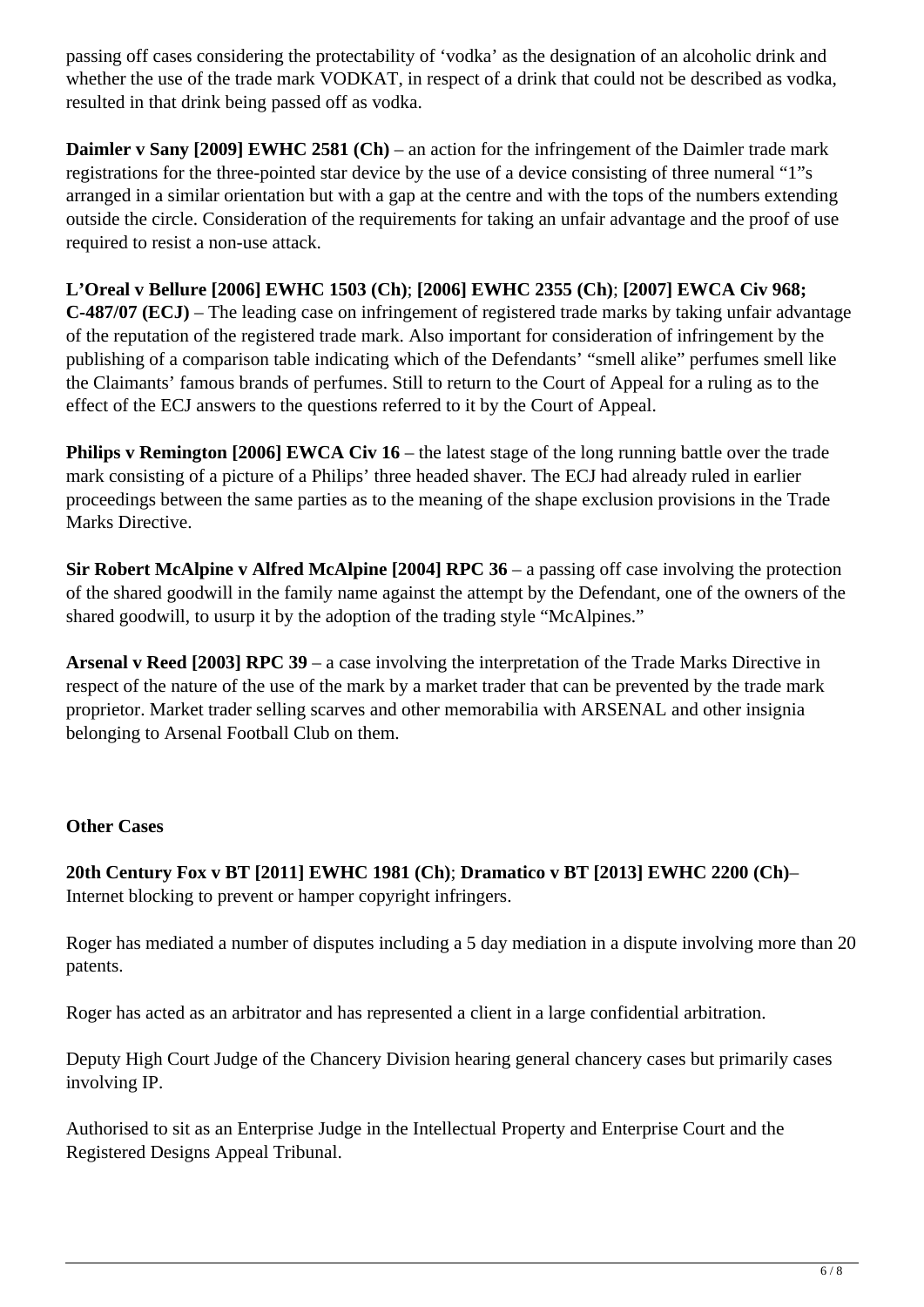Roger frequently gives talks to various organisations, including the International Bar Association, ITMA and commercial conference organisers on a variety of intellectual property subjects.

# **Membership**

Member of the Intellectual Property Bar Association, the Chancery Bar Association and the Bar European Group.

Associate member of ITMA and CIPA.

Member of the International Bar Association, Officer of the IP Law and Entertainment Law Committee of the IBA

# **Qualifications and Regulations**

#### **Qualifications**

MA (Cantab) Natural Sciences with courses in Maths, Physics, Chemistry, Crystalline State and Metallurgy with Material Science.

#### **Regulation**

Roger is a self-employed, independent barrister whose practice is governed by the Code of Conduct of the Bar of England and Wales. He is registered with the Bar Standards Board of England and Wales (Bar Ref: 18411)

He has professional indemnity insurance provided by the Bar Mutual Indemnity Fund (BMIF Ref: 2190/032). Please refer to the BMIF website for full details of the world-wide cover provided, and the BMIF's contact details.

# **Appointments**

Roger has mediated a number of disputes including a 5 day mediation in a dispute involving more than 20 patents.

Roger has acted as an arbitrator and has represented a client in a large confidential arbitration.

Deputy High Court Judge of the Chancery Division Authorised to sit in the Intellectual Property Enterprise Court and the Registered Designs Appeal Tribunal.